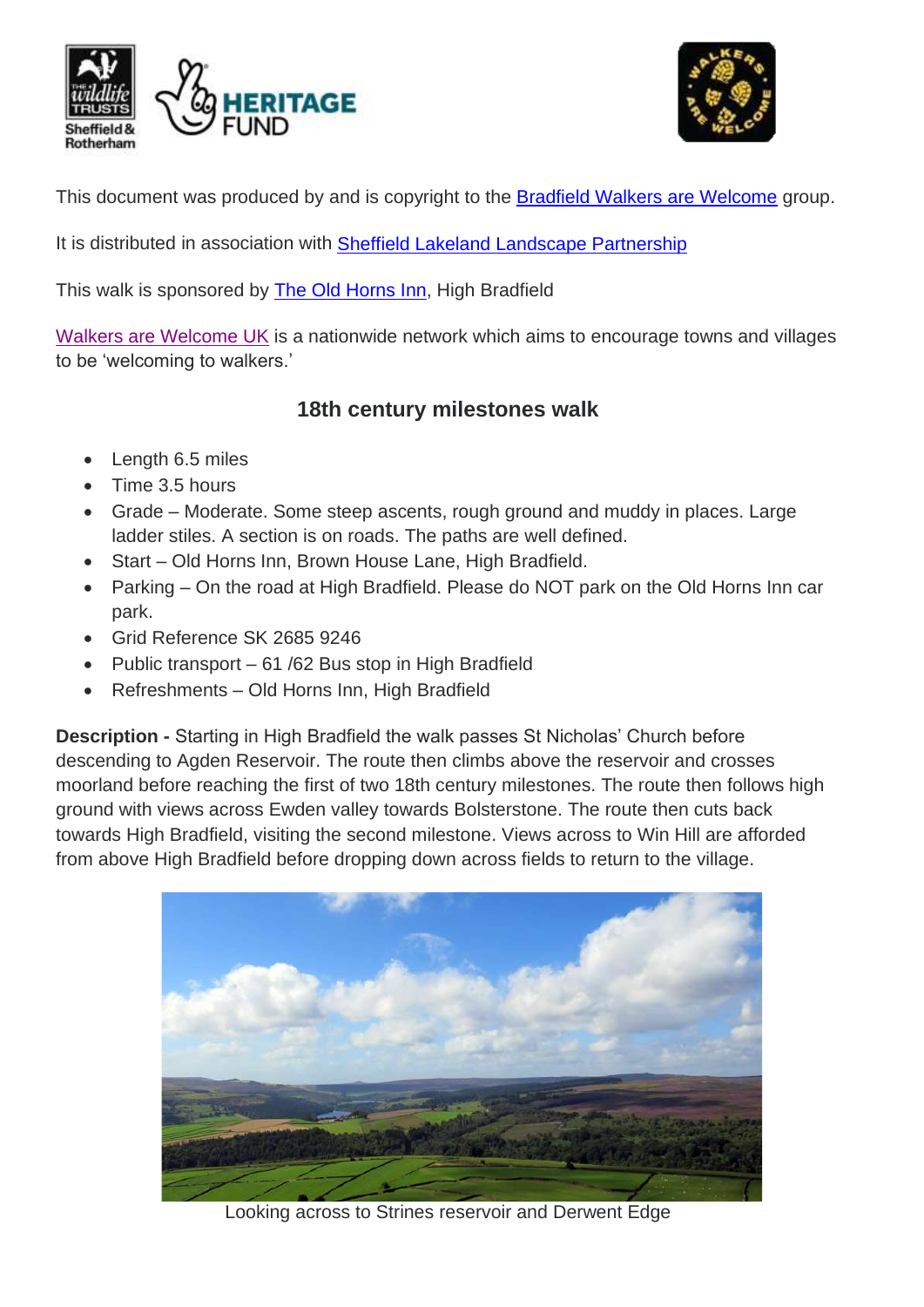#### **Route Instructions**

- 1. Go towards [St Nicholas' Church.](http://www.achurchnearyou.com/bradfield-st-nicholas/) (See Points of Interest 1) At the entrance to the church yard go to the right of the watchtower (2) and take the footpath through the grounds of the church.
- 2. Continue all the way through the church yard.
- 3. On passing through the stone stile turn left and take the path down the hill. Follow the path all the way down to the road.





4. Turn right and follow the road round to the gated entrance to Agden reservoir on the left. Follow the permissive path through trees along the side of Agden Reservoir (3), a [Yorkshire Water](http://www.yorkshirewater.com/recreation) facility.

5. The path follows close to the edge of the reservoir before turning up right and passing through a gate to a track.

- 6. Cross a wooden stile to take the diagonal path up the hill to the right immediately opposite gateway.
- 7. Follow the path along side of the wire fence, climbing steeply up the hill to cross a wooden stile.
- 8. Follow the path straight ahead along the ridge below the wall.
- 9. Continue through the wooden gate stile and up to Agden Side Road.





10. Cross the road and go over the ladder stile opposite and into the field .

11. Drop down to the gateway on the left.

12. Continue up towards the stone gateway into the field. Just before the field entrance take the path to the right which loops around the field.

- 13.Continue across the moor until you reach the wooden gate.
- 14.Pass through the gate and onto the main road, which is Mortimer Road (4)
- 15.This road can be busy and the path emerges on a blind bend.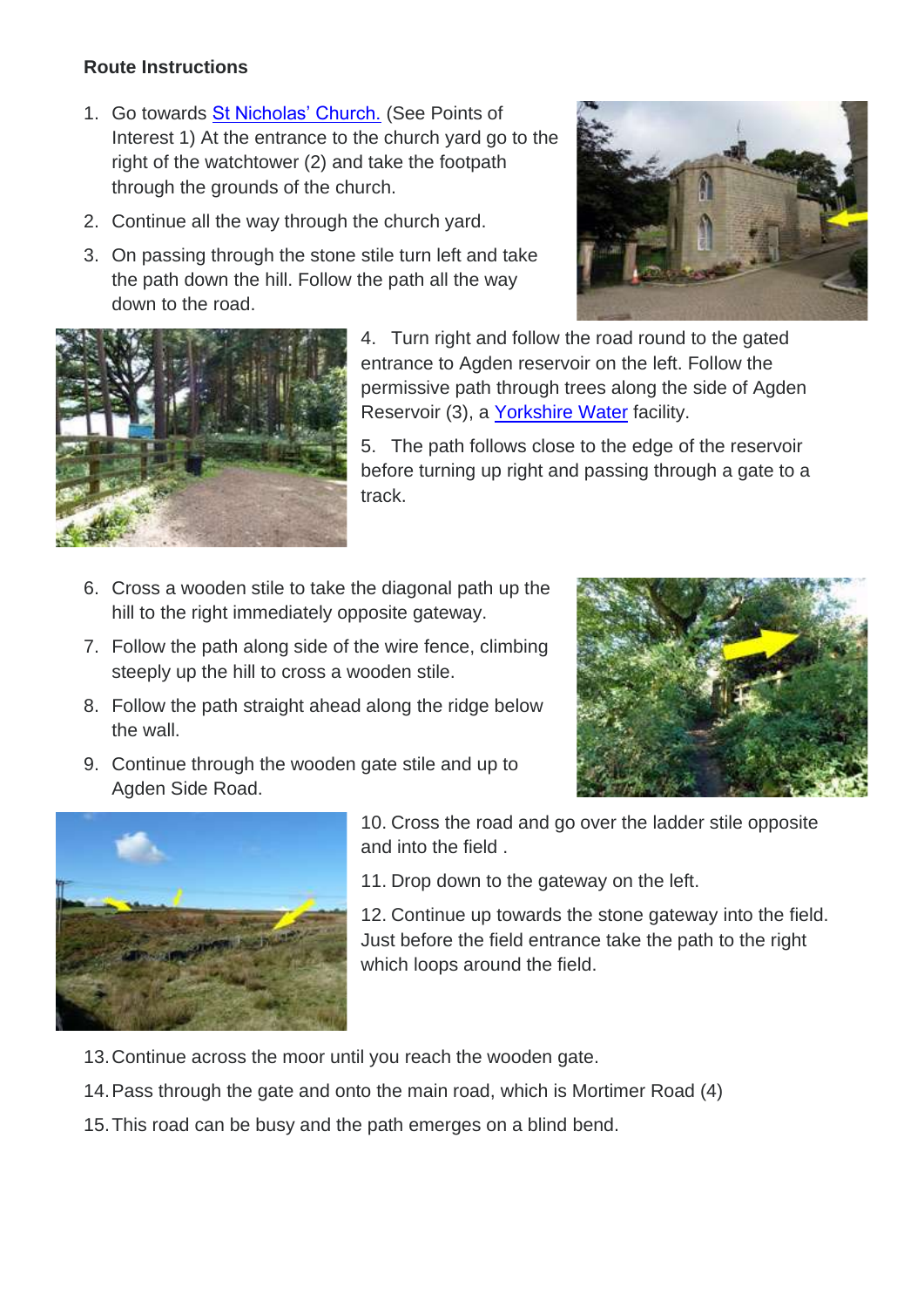- 16.Turn right and go up the road. Notice the deep ditch and embankment on the left hand side of the road. This is an ancient monument known as the Bar Dyke (5).
- 17.A short way up the road you will pass the Ordnance Survey marker enclosed by a green fence.
- 18.A short distance further along you will find the first of the milestones (6) at the junction of Mortimer Road and Penistone Road.





19. From the milestone go across the road to the bridle way which passes through the metal gate on the right.

20. Drop down the hill, joining and then turning left to continue along the track between the high stone walls.

21. Follow the track for some distance, passing through a gate into the farm yard and continuing through along the farm drive to its junction with the road.

- 22.At the junction with Canyard Hills Lane turn right.
- 23.Continue along Canyard Hills Lane past a lane on the left and past a lane on the right.
- 24.The road starts to rise steeply. About two thirds of the way up the hill take the footpath up on the banking off to the right.
- 25.There are excellent views across the Ewden valley towards Bolsterstone from this point.



- 26.Follow the path up the hill and over White Lee Moor.
- 27.Keep on the path until you pass through the slit stile onto Penistone Road.
- 28.The route will continue over the ladder stile opposite after a short diversion to see the other milestone (7).
- 29.Turn left and go up the hill. After about 100m you will find the second milepost.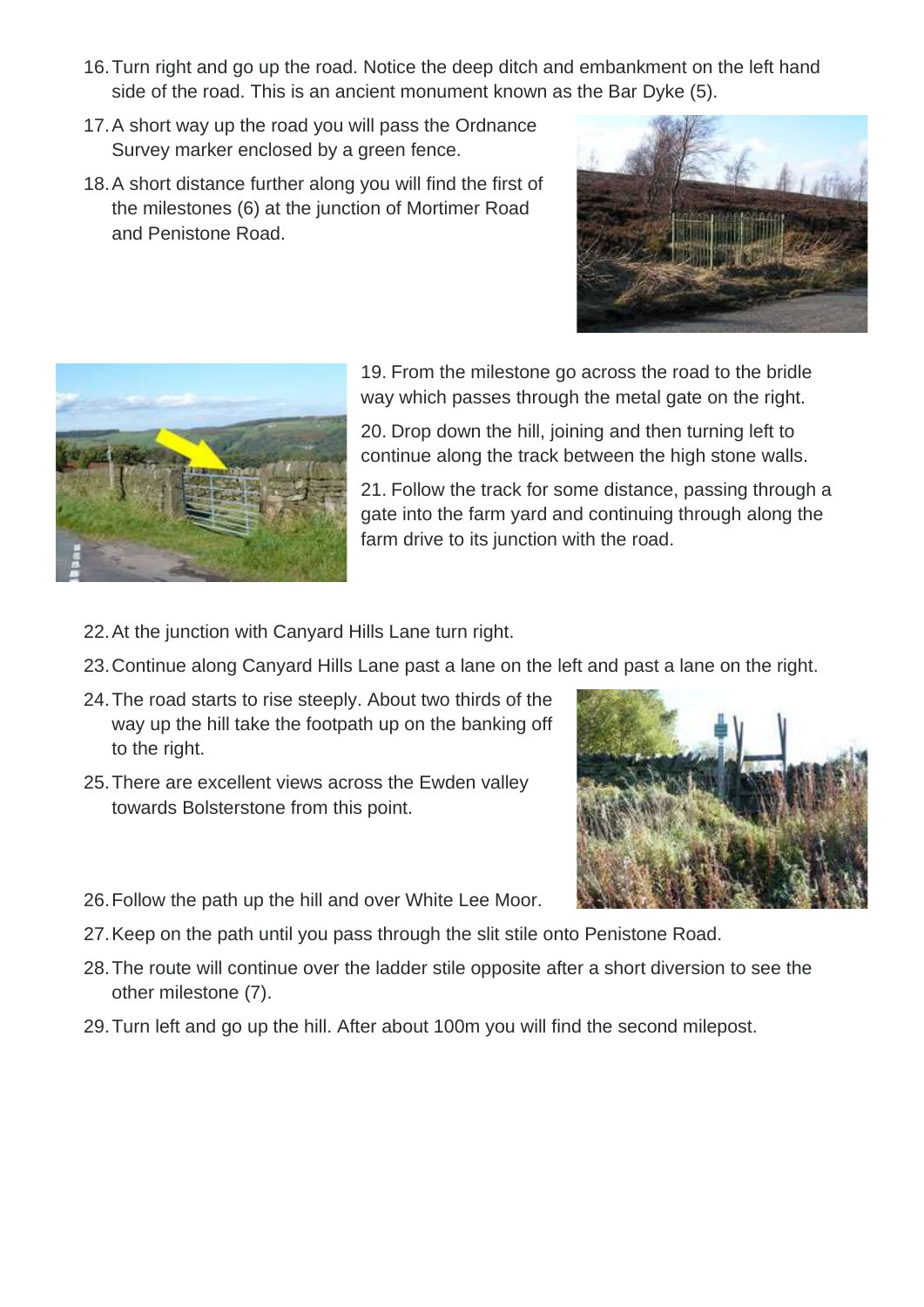- 30.Return to the ladder stile and cross into the field.
- 31.The path is not clear from the ladder stile.
- 32.Head off perpendicular to the road. Go up towards the crest to the hill.
- 33.After 100m you should spot a marker post. The path then follows the edge of the hill and is identified by a number of marker posts.
- 
- 34.Continue until you reach a wooden bench facing the view across Dale Dike and Strines Reservoirs to Win Hill.



35. Take the footpath that drops steeply down the hill.

36. Aim for the wooden gate at the bottom left of the field.

37. Turn left and go past Rocher Head Farm and along the track past the ruined farm buildings and into the fields.

- 38.Take the path that runs above the line of hawthorn bushes.
- 39.Continue over the ladder stile (or past as there is no fence) and on over the stone stile.
- 40.Continue in the same direction until you reach the wall and gateway. Drop down to the right and join the forest track, turning left onto the track.
- 41.Follow the track round, crossing the stream. Go through the wooden gate and up the hill.



- 42.Follow the path up the hill and as it turns right through a stone gateway.
- 43.Follow the path along all the way back to the churchyard and then to High Bradfield.

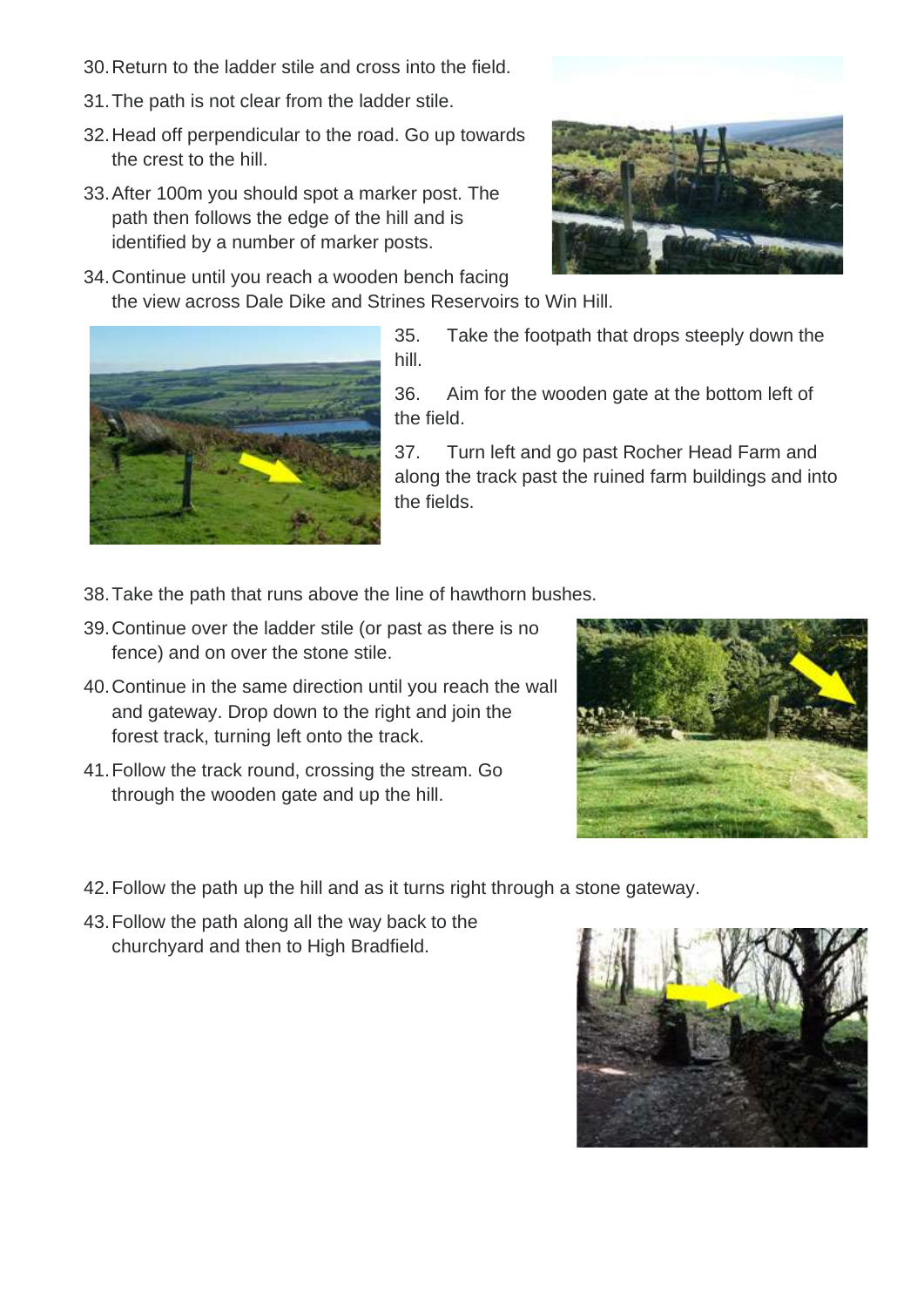# **Points of Interest**

### **1. St Nicholas Church.**

The [parish church of St Nicholas](http://www.achurchnearyou.com/bradfield-st-nicholas/) is in the Gothic Perpendicular style and dates from the 1480s. It incorporates elements of an earlier church that may have been built in the 12th century. There is a green man roof boss, an Anglo Saxon cross and a number of interesting memorials to be seen inside.

## **2. The Watch House.**

This unusual building at the bottom of Jane Lane was built in 1745 to allow relatives of the deceased to watch over the graveyard and apprehend bodysnatchers. Very few other buildings of this type now exist in Britain. In the c18th, newly buried bodies risked being disinterred to be sold to medical schools for the study of anatomy. As stealing a corpse was only punishable by a fine or imprisonment, rather than transportation or execution, bodysnatchers found it sufficiently profitable to run the risk. The Anatomy Act of 1832 ended the trade by allowing bodies to be donated to medical schools.

### **3. Agden Reservoir.**

The reservoir was completed in 1869 and holds 560 million gallons of water.

### **4. Mortimer Road.**

The road was constructed in 1777 as a turnpike road by Han Winthrop Mortimer, Lord of the Manor of Bamford. It broadly followed an ancient packhorse route, known as Halifax Gate, which ran between North Derbyshire and the West Riding of Yorkshire. Mortimer wished to link Grindleford with the market town of Penistone to increase trade in wool and agricultural produce. Mortimer road would link at Penistone with the Doncaster – Barnsley – Woodhead – Manchester road, turnpiked in 1740 and the Sheffield – Huddersfield – Halifax road, turnpiked in 1777. At Grindleford it linked with the Sheffield – Ringinglow – Fox House – Buxton road which had been constructed in 1758.

Mortimer hoped to make a profit from the tolls charged to users of the road and built a number of tollhouses (or 'turnpikes') along the route. (A former tollhouse can still be seen at the junction of Mortimer road and Manchester road at Midhopestones. The single storey building on the left with a bay window is Toll Bar Cottage and was originally a tollhouse on the Sheffield to Manchester turnpike road.)

However, Mortimer road was not profitable and Hans Winthrop Mortimer died bankrupt in 1807. The road passed through no major centres of population to provide passengers for stagecoaches and failed to attract freight traffic as heavy wagons preferred less hilly routes. After 1840, railways also took trade away from roads. Some parts of Mortimer road were bypassed by new roads, such as the stretch near Ladybower reservoir which was bypassed by the Sheffield – Glossop road constructed in 1822. Stretches of the old road can still be seen between Moscar Head Farm and Ladybower Inn, where it is now a bridle way.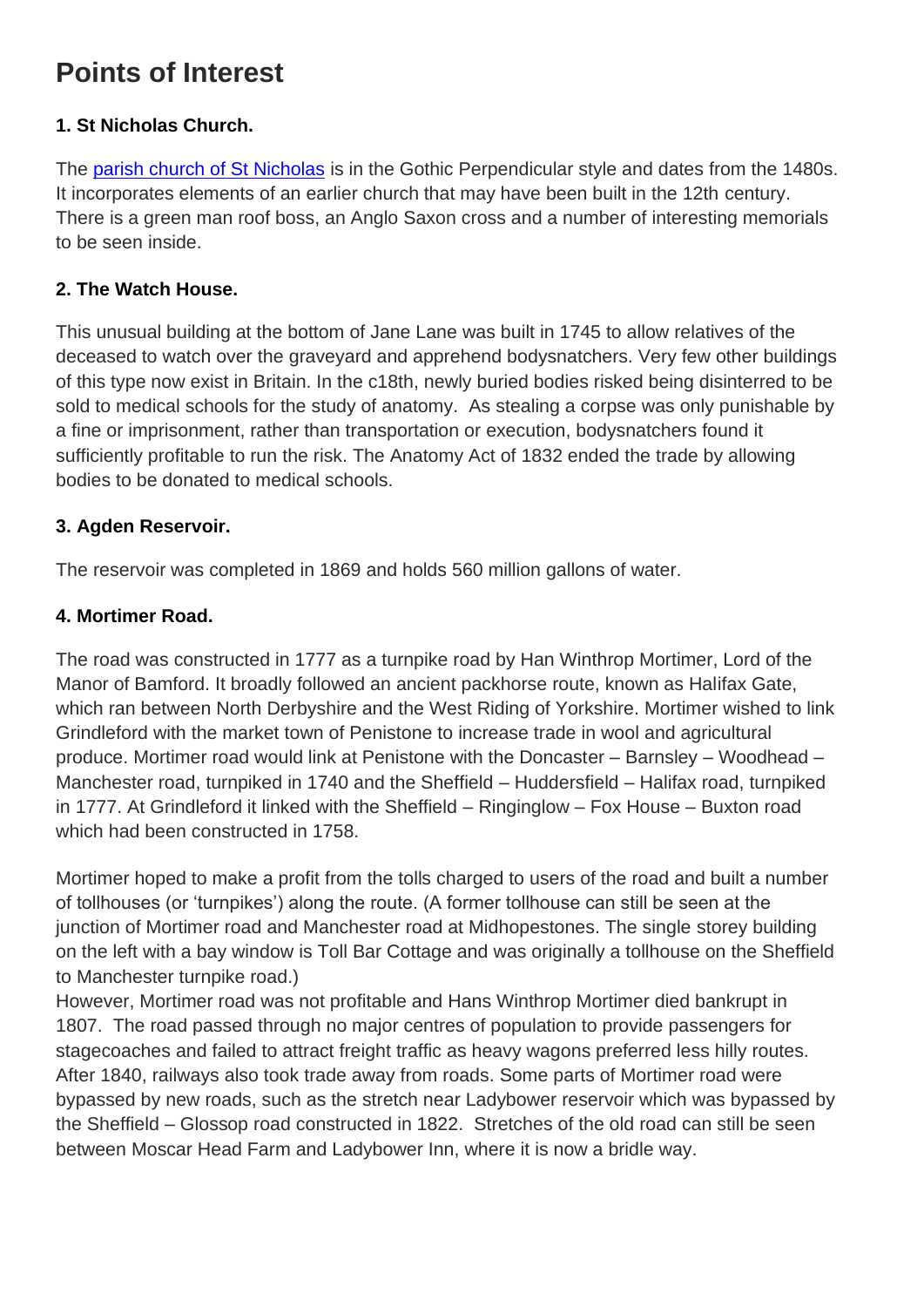#### **5. Bar Dyke.**

The ditch and embankments stretching for some 400 metres at the top of the hill form part of an ancient monument known as the Bar Dyke. The age of the earthwork is uncertain but it may date from the Bronze or Iron Age and is thought to have been a defensive structure or territorial boundary.

#### **6. Milestone on Mortimer Road.**

This milestone at the junction of Mortimer and Penistone road is likely to have existed before the construction of Mortimer road as it is dated 1740. It shows directions and distances to Penistone, Sheffield, Hope and Bradfield.

#### **7. Milestone on Penistone Road.**

This milestone, called Handsome, or Hanson, Cross is dated 1753 and may take its name from a wayside cross that is said to have previously existed on the opposite side of the road. The stone shows directions and distances to Penistone, Sheffield and Bradfield.

A number of other c18th milestones still stand in the Bradfield area. An interesting extension to this walk can be made to view these.

For further information, visi[twww.yorkshiremilestones.co.uk/o](https://www.yorkshiremilestones.co.uk/)r [www.milestonesociety.co.uk](http://www.milestonesociety.co.uk/) 

The first milestones were erected by the Romans to mark every thousandth double-step with a large cylindrical stone. The Latin for thousand was 'mille' and the distance was 1618 yards. After the Roman military roads of the first century AD, highways developed to meet local needs. Ancient ridgeways, pack-horse ways and other tracks criss-crossed the country. In 1555, an Act of Parliament made townships responsible for the upkeep of local roads and in 1667 County Justices were ordered to erect guide-posts on the moors and where routes intersected to guide travelers.

From 1767, mileposts were made compulsory on all turnpikes, to inform travelers of direction and distances, to help coaches keep to schedule and for charging for changes of horses at the coaching inns. The milestones in the Bradfield area mostly date from this period. The stones (also called guidestoops) are often beautifully carved, inscribed with old spellings of place names and sometimes also with carved hands pointing directions and indicating distances. Some early guidestoops show distances in 'long', or 'Yorkshire' miles, which were approximately one third longer than the statute mile in use today.

Early milestones are fast disappearing; according to the Yorkshire Milestones Society; only around 9000 survive in the UK. 20 have been identified in the Bradfield area and 120 in Kirklees. Many milestones were removed in World War ll to baffle German invaders and not all were replaced afterwards. Others were demolished as roads have been widened, or have been damaged by vehicles.

The Milestone Society was established in 2001 to record milestone data, to research their history, and to promote awareness of the need for appropriate restoration or conservation.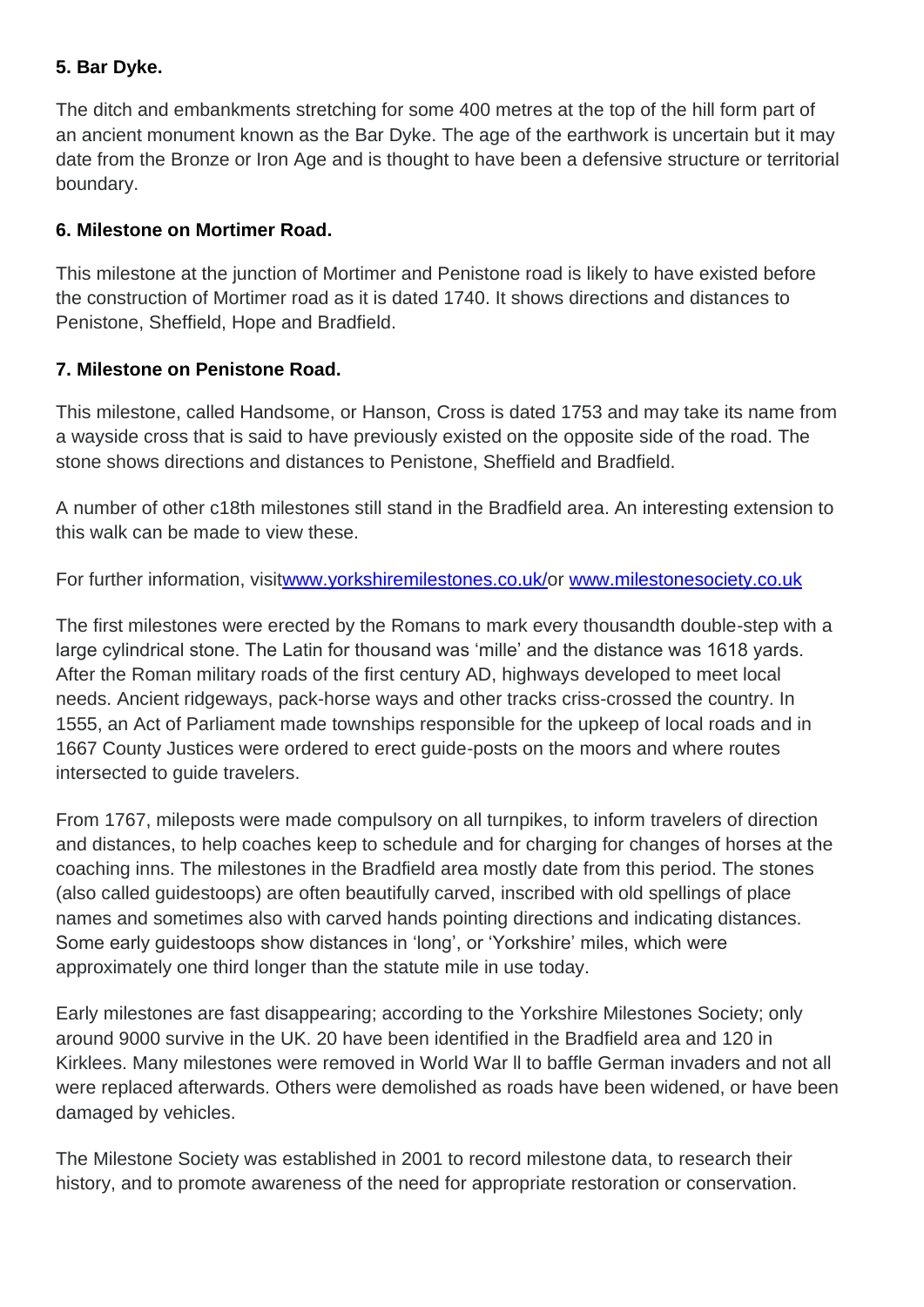*With thanks to Malcolm Nunn, Archivist, Bradfield Parish Council and the Yorkshire Milestones Society. References: Howard Smith, with illustrations by Mike Jones (1993) 'Mortimer Road – the turnpike that failed' West Bar Printing Services, Sheffield; David Hey (1979) 'The Making of South Yorkshire' Moorland Publishing, Ashbourne.* 



© [OpenStreetMap contributors](http://www.openstreetmap.org/copyright)